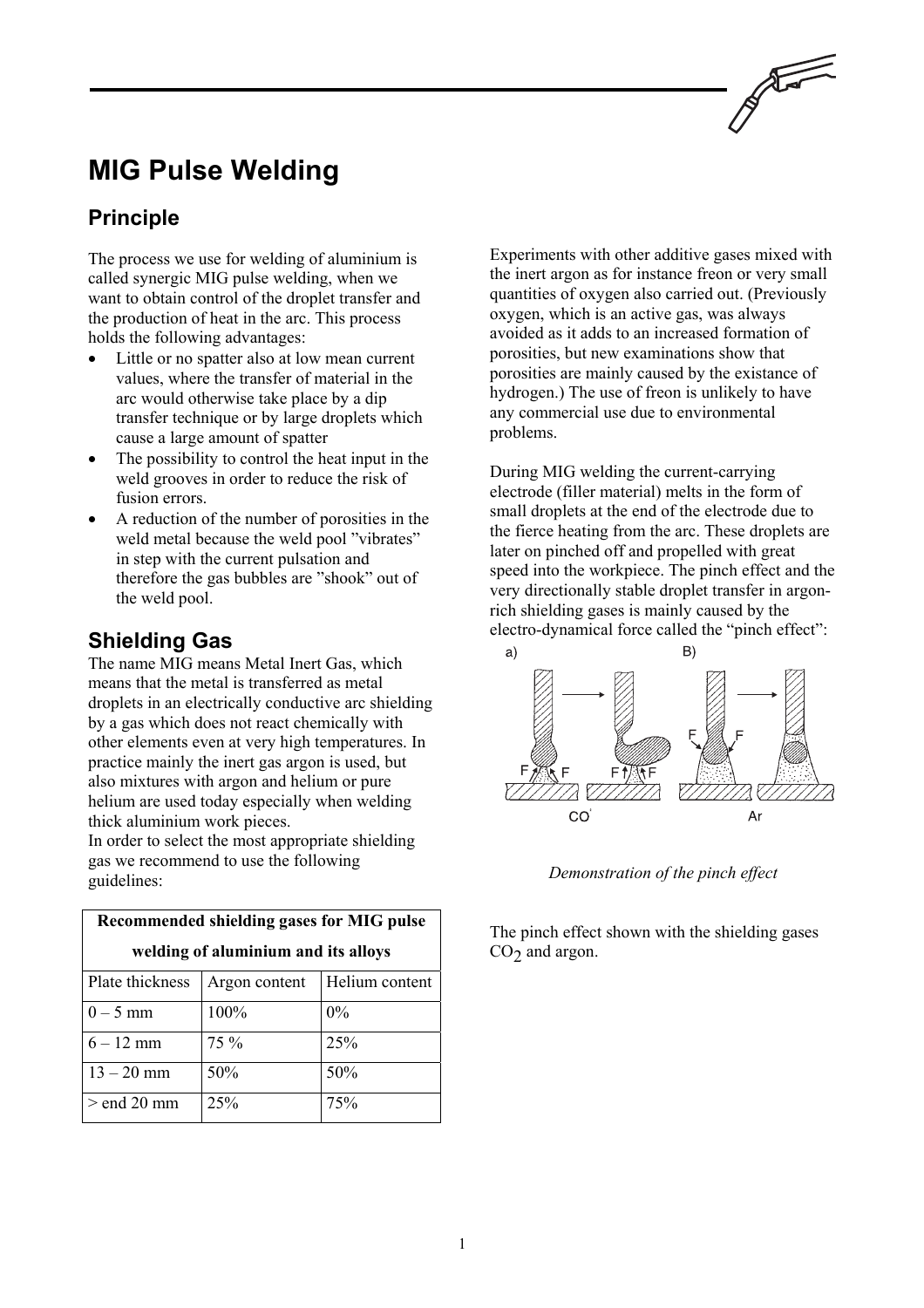### **Type of Current**

The name pulse means that the welding current is pulsing, which means that it has a base current overlaid with current peaks which are now controllable by means of the latest electronic techniques, so that the current curve can be optimized according to the need. Today it is not a problem to make the welding machine produce the wanted current; the problems only arise when the ideal current and voltage curves are to be defined depending on the wire speed (which is set by the welder on the basis of the form of the groove and the welding position), the shielding gas, the metal alloys and the wire diameter. We can therefore expect a continuous development of the welding equipment for aluminium welding, but the development is likely to concentrate on the adaptation of the current and voltage curves to fit the welders' opinion of the ideal welding process.





Today the manufacturers are primarily trying to control the current pulsations, so that one droplet is pinched off per pulsation, causing as little spatter as possible, especially is the droplet is pinched off by the end of the pulsation and then transferred through the arc when the welding current is reduced to the low base current. This is meant to reduce the heating (less evaporation) of

the droplet and at the same time the speed of the droplet is not further increased. However, it shows that when using the above technique at certain welds, particularly in thick aluminium, the transfer

In order to minimize the spatter loss and obtain the most stable arc it is therefore advisable to choose droplet diameters which are approximately of the same size as the wire diameter. time does not allow enough heat to be transferred to the weld grooves causing fusion errors. This can be avoided by using argon-helium mixtures as previously mentioned.

The pulse time and current are manipulated so that a droplet is formed and pinched off. this droplet has an approximate diameter corresponding to that of the electrode wire.



#### *Definition of droplet sizes*

#### **Droplet sizes**

- Approx.  $3x$  the wire diameter Very large droplets give an irregular pinch off. Inapplicable for welding due to the large spatter loss and irregular weld appearance.
- Approx.  $2 x$  the wire diameter Large droplets are melted very regularly and give a large spatter loss. Normally only used in the vertical-down position and best in the groove.
- Approx.  $1 \times$  the wire diameter Small droplets are regularly melted in a very directionally stable way. In principle used for welding in all positions with very little spatter loss.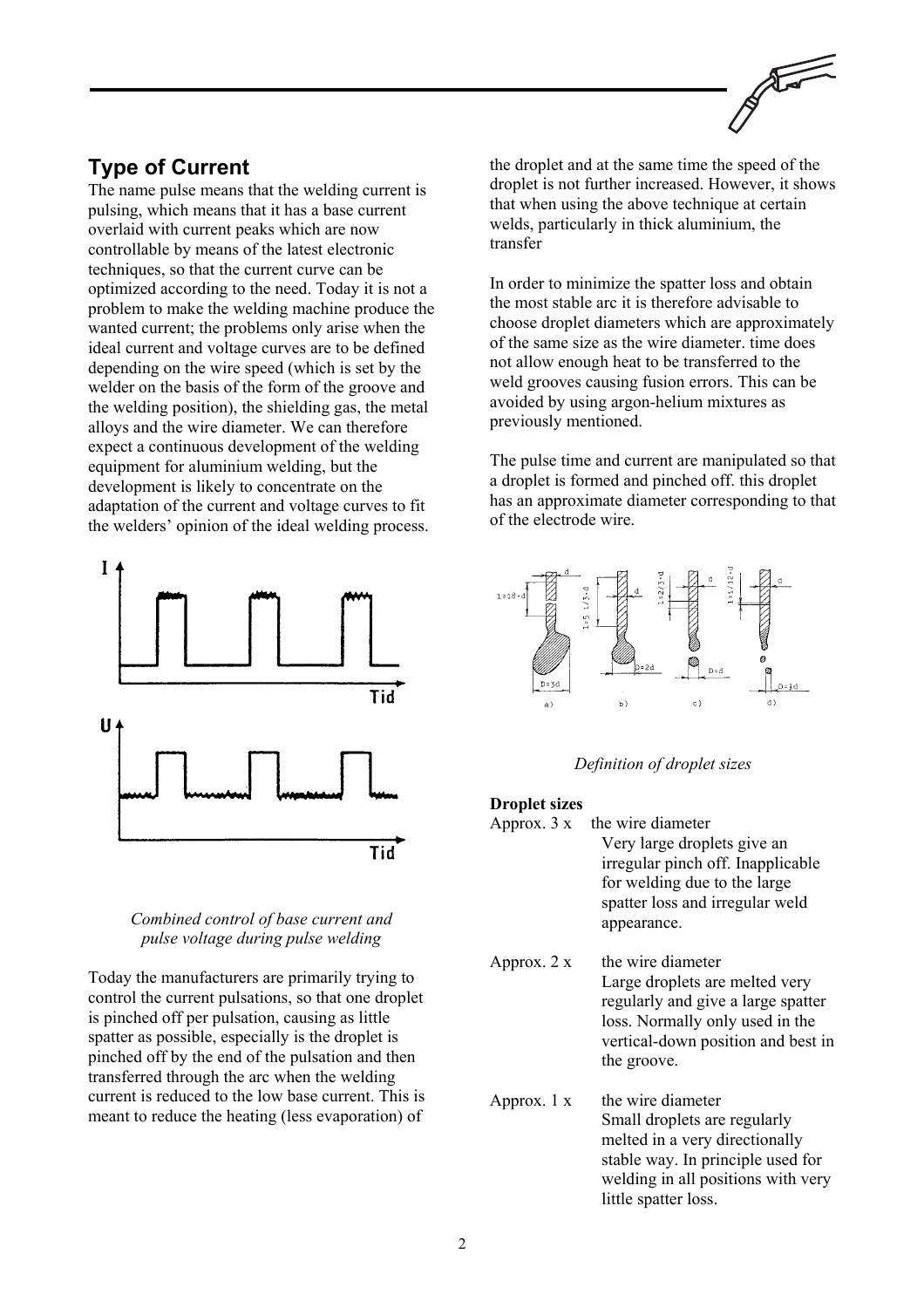

Approx  $\frac{1}{2}x$  the wire diameter Very small droplets often irregularly melted from a conical electrode point with very large spatter loss, due to an unstable arc which rotates on the point of the electrode.

In order to minimize the spatter loss and obtain the most stable arc it is therefore advisable to choose droplet diameters which are approximately of the same size as the wire diameter.

A droplet diameter which equals the wire diameter can be obtained by the follwing wire speeds and frequencies (number of pulsations per second) on the condition that only one droplet is pinched off per pulsation.

| Wire speed       | <b>Pulse frequency</b> |
|------------------|------------------------|
| 4 meters/minute  | $100$ Hz               |
| 6 meters/minute  | $150$ Hz               |
| 8 meters/minute  | 200 Hz                 |
| 10 meters/minute | $250$ Hz               |

The pinch off of droplets will be most stable in an arc of argon which provides the possibility of a well-defined one-droplet transfer of material from the filler wire to the weld pool. If you choose an argon-helium mixture the above-mentioned onedroplet transfer changes into a more unstable spray arc-like condition and the surface of the weld will therefore be more uneven.

When welding thicker aluminium plates it can, however, be necessary to use helium mixures to increase the heat input to the base material in order to avoid fusion errors. An improved penetration can also be obtained by a pre-heating of the workpieces before welding starts.

**Synergic** means "to work together" and in connection with the welding process it indicates that the welding machine is capable of choosing the with current curve when the welder has set the wire speed, the metal alloy, the wire diameter and the shielding gas. That is the welding equipment controls the base current, the form and number of the current pulsations.

As the mean current is proportionnal with the melting  $(=$  the wire speed) the welding equipment should increase the mean current value when the welder increases the wire speed and vice versa. The control of the welding equipment can do that in several ways or combinations hereof:

An increase of the wire speed requires:

- An increase of the number of pulsations  $(fig. a)$
- An increase of the pulse time (fig. b)
- An increase of the pulse current (figs  $a+b$ )
- An increase of the base current

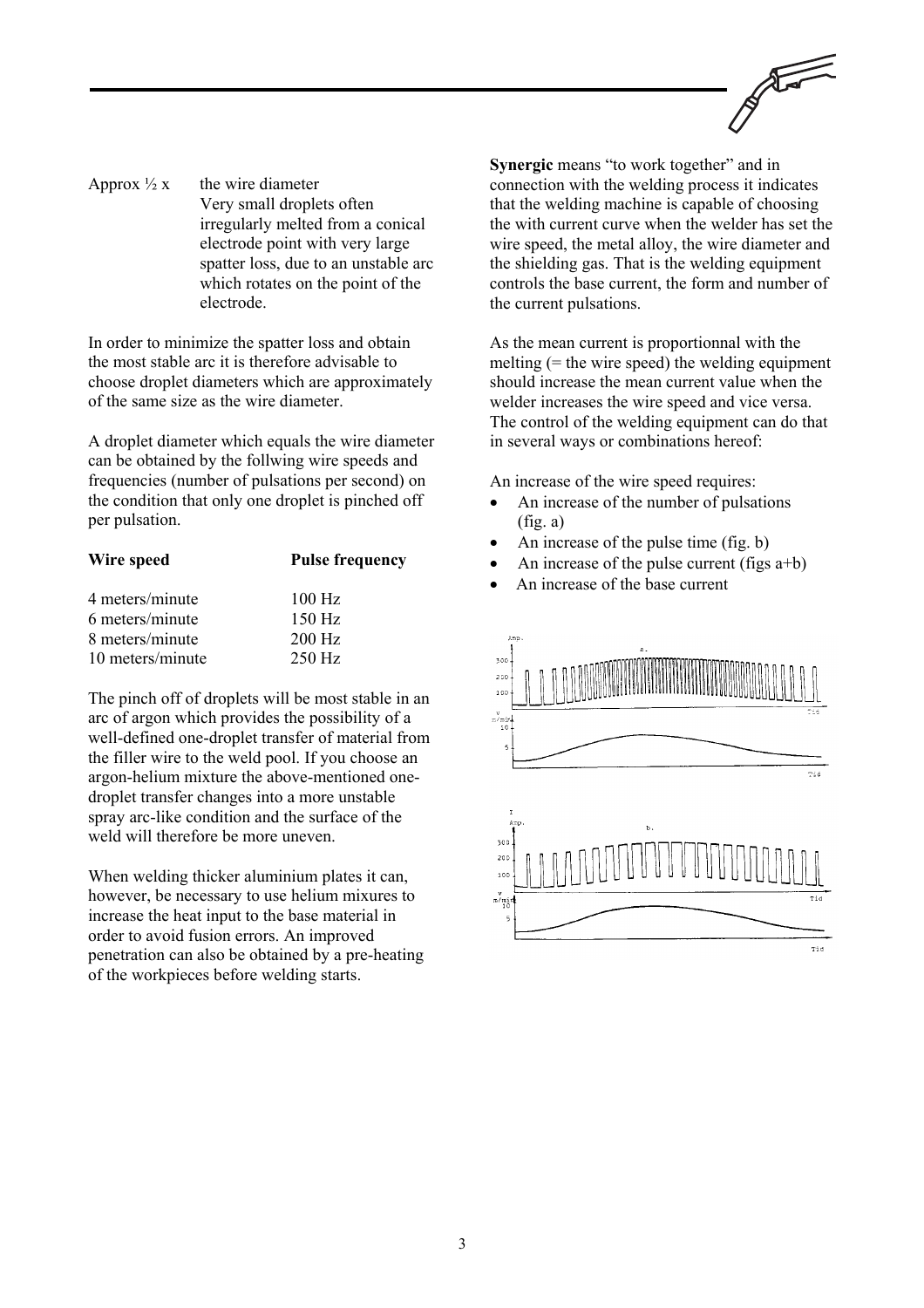

### **Wire Feeding**

For MIG welding of aluminium it is not enough to have a suitable power source.

The wire feeding is of equal importance when the equipment is to be used for production purposes. Therefore push-pull torches are often used when the cable with the wire liner from the wire feed unit is more than three to four metres long due to the relatively soft wires of aluminium when compared with wires of steel. When choosing the push-pull torch it is important to take into consideration the weight of the torch, its size and flexibility in order to reduce the strain on the welder, especially if you are to weld in areas where access is a problem.

In order to reduce the friction of the wire it is important to choose a special wire liner for aluminium. The liner should start from the wire drive rolls of the wire feed unit and continue right to the contact nozzle wihtout separations and it should not have any sharp bends. Of course the liner must not at any time have been used for ordinary steel. In between the two set of wire drive rolls there is a tube through which the filler wire passes. This tube is intended to prevent a bending of the wire and therefore it must be so as the distance between the wire rolls allows. The tube should be lined with a piece of plastic liner in order to reduce the friction and prevent gratings between the wire and the tube. It is particularly important to use the right grooves on the wire drive rolls for aluminium wires as otherwise the soft wires can be deformed and cause trouble for the further transport through liner and contact nozzle.



#### *It is important that the wire feeding system has no sharp bends.*

#### **Liner**

Due to the fine friction characteristics of the material and its great strength and rigidity carbonfibre liners are often used nowadays.

In practice the wire feeding is still one of the important problems of MIG welding of aluminium.

Often a stopper of small aluminium gratings will form inside the liner causing difficulties and maybe preventing the wire feeding. The problem often appears periodically and can be extremely irritating and time consuming when the wire has to be removed and liner cleaned or exchanged and maybe a new contact nozzle needs to be fitted before the wire can run smoothly again.

Attempts have been made to solve this problem with aluminium gratings once and for all by using an alternative liner material or using a liner with a larger diameter or by replacing the wire drive rolls by similar rolls made of a softer material e.g. plastic, but none of these solutions have proved adequate. The problem is probably also connected with the nature of the surface of the filler wire, but that is difficult to control.

Therefore the problem is in practice solved by adjusting the pressure of the wire drive rolls on the wire, by replacing the wire rolls with rolls of another type, and if the problem still persists, to change the capillary tube, liners and wire drive rolls successively, and of course to clean the liner regularly with compressed air.

### **Porosities in the Weld Metal**

During MIG welding of aluminium there will be a serious formation of porosities in the weld pool. Therefore an efficient degassing of the weld pool is necessary before the melted weld metal solidifies in order to avoid inclusions of gas bubbles in the weld metal.

If the formation of porosities is large and the degassing is insufficient there will be porosities in the weld metal and/or porosities in the weld surface. The porosities in the weld metal are detected by means of x-ray examinations or by a breaking test like all other interior geometrical errors.

A limited number of small porosities in the weld metal does not reduce the fatigue strength or the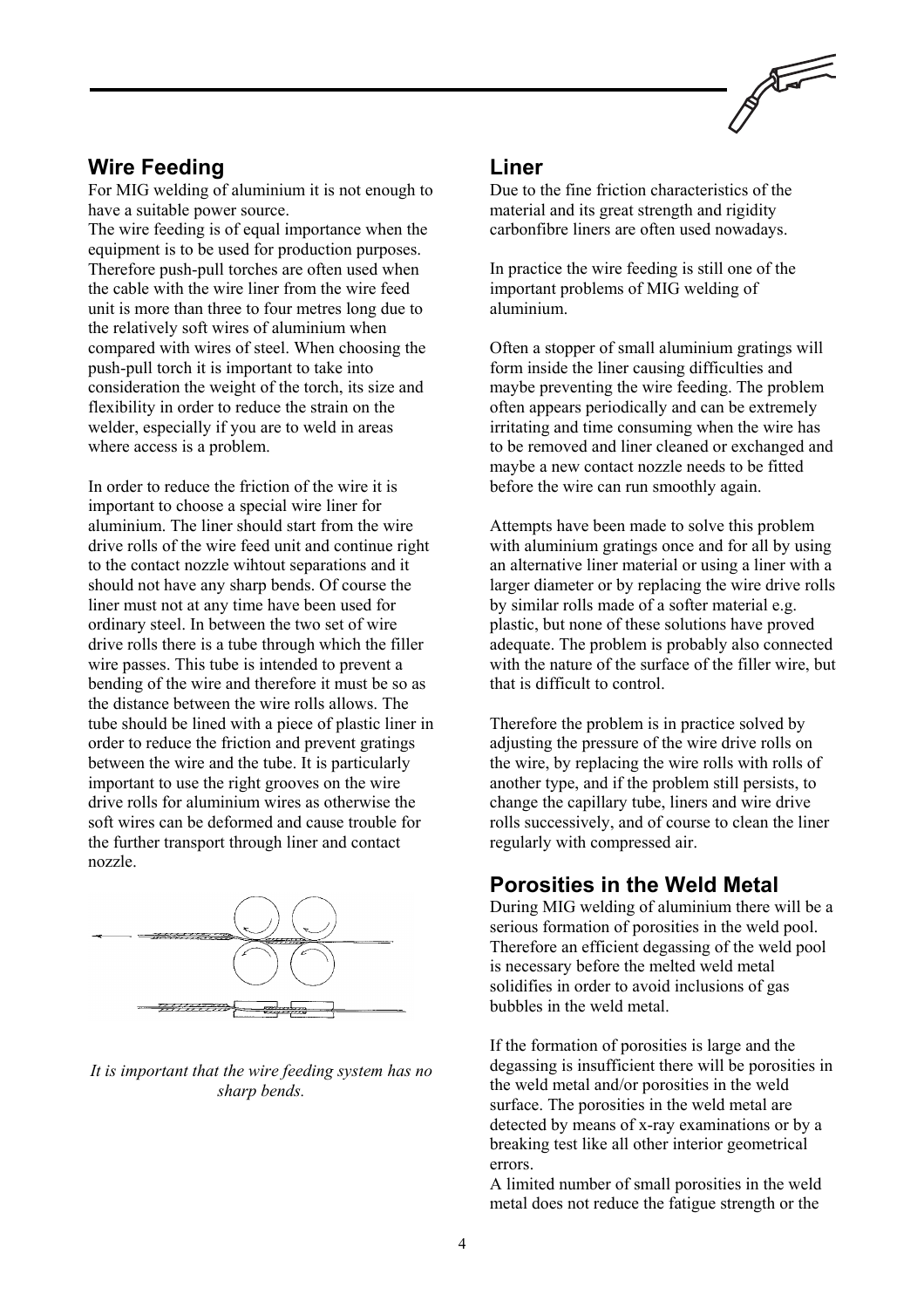

static tensile strength, and the elongation strength is only slightly reduced. Small porosities which are evenly distributed are therefore normally acceptable even for heavily charged constructions.

Large porosities and especially long porosities can reduce the tensile strength and in particular the elongation after fracture quite considerably, and therefore it is important always to consider this when welding on the types of aluminium alloys which have high strength and do not loose too much of the strength in the heat-affected zone:

#### **Examples:**

- The alloy AlMg4.5 typically has a high tensile strength of approx. 280 N/mm2 in the heataffected zone, and even if you choose a strong filler material the weld metal will easily become the weakest point if there are porosities in the joint.
- In opposition to the above-mentioned a hardened alloy of AlMgSi0.5 will only have a strength of approx. 130 N/mm2 after welding, and the weakest point will be there if you use a filler wire of the type AlMg5 which has a melted value of approx. 250 N/mm2.

When comparing MIG welding with TIG welding the MIG weld pool will solidify quicker due to the higher welding speed and fewer porosities will therefore be able to bubble out of the melted metal before it solidifies. The result is that a MIG weld will contain a larger number of porosities.

The solidification time, which is also the time the porosities have to bubble out of the weld metal, can be increased by welding with a high heat input (high welding current, high welding voltage and low speed) and in the same way a pre-heating of the workpieces will result in a slower solidification of the weld pool and therefore fewer porosities.

A final run, made of e.g. 2 passes, is welded with higher welding speed and will therefore contain more porosities than a similar final run pendled up by only one pass.

Also weld joints made in vertical-down and vertical-up positions could be carried out with a larger weld pool which also solidifies slower than that of the welding positions horizontal and

overhead and consequently they will be inclined to contain more porosities.

An increase of the heat-input and maybe a preheating of the base materials in order to reduce the number of porosities in the weld metal is not without problems. It may easily result in poor mechanical properties in the heat-affected zone and also serious deformations.

For these reasons it is often expedient to make welding tests including tensile and bending tests (procedure tests) to control that the welding parameters were not exclusively set to be very high in order to avoid geometrical errors such as porosities and fusion errors and wihtout considering the fact that metallurgic problems as for instance poor values of the tensile strength and the elongation after fracture.

When comparing conventional MIG welding with MIG pulse welding it has been observed by means of "high speed" fotographic shootings that the degassing of the weld pool in better in MIG pulse welding as the weld pool "vibrates" in step with the current pulsations. The purification of pulse welding is therefore better than that of conventional MIG welding.

Another important method for reducing the number of porosities in the weld metal is to reduce the number porosities which form in the melted weld pool during the welding process. This means that cleanliness is necessary. In this connection it is particularly important that hydrogen or chemical combinations which contain hydrogen are not allowed to get into contact with the melted aluminium as hydrogen seriously increases the formation of porosities.

With regard to the welding techniques the abovementioned electronically controlled pulse welding machines hold many advantages and wihtout these machines it